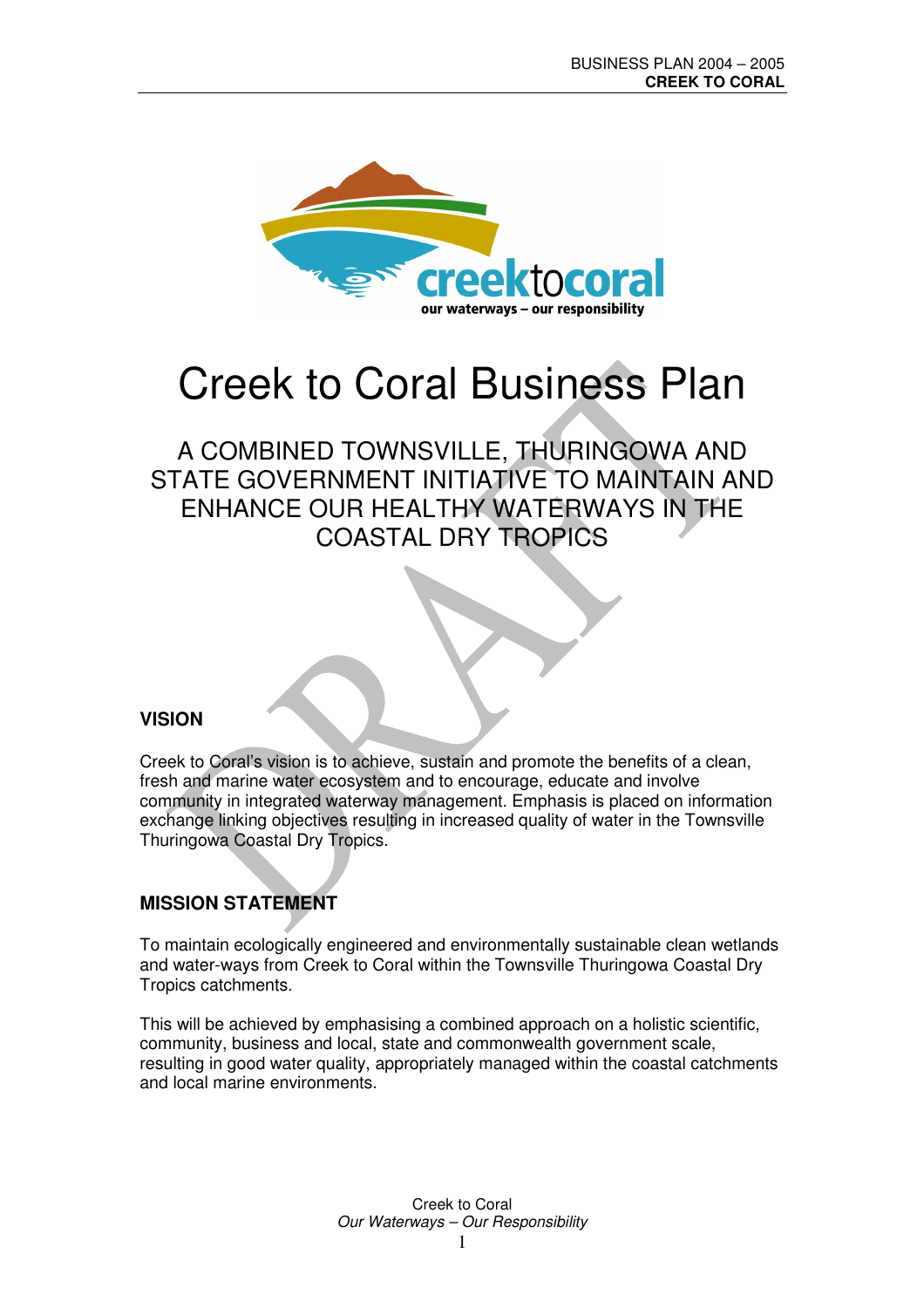### **INTRODUCTION**

This business overview is intended to inform interested agencies about, and facilitate consultation on, the development and implementation of the Creek to Coral initiative for management of the Townsville Thuringowa Waterways in the Coastal Dry Tropics of North Queensland.

NOTE: Townsville Thuringowa lies within the dry tropical coast region of Queensland (State Coastal Management Plan August 2001)

The Creek to Coral project is about the sustainable use and management (environmental, economic and social) of our coastal marine and freshwater resources. The concept is a locally adapted version of the South East Queensland (SEQ) Healthy Waterways Program and emphases local concerns and issues in an environmental context that is relevant to the Townsville Thuringowa dry tropics adjacent to the Great Barrier Reef.

The Creek to Coral concept is simple and all encompassing whereby creek applies to the top of the catchment and relates to freshwater, all the way through to more estuarine waterways which ultimately lead to the Great Barrier Reef, hence the choice of the word coral.

In addition and as stipulated in the current Natural Resources and Environment Forum (NaREF) Natural Resource Management (NRM) community target setting activities there exits a perception that the ocean is separate from the land by an impenetrable barrier and for these reasons only one "Freshwater, Groundwater, Coastal and Marine Habitat Management" package was submitted. Creek to Coral fully supports and identifies with this catchment wide thinking combining the coastal and marine issues with catchment, groundwater wetland and waterway issues, aiming for a fully integrated catchment management approach within the Townsville and Thuringowa region.

A key priority in the 'Community Plan for Natural Resource Management in Townsville Thuringowa' by the Townsville Thuringowa Landcare Association is "To secure commitment and participation in integrated catchment management of natural resources from all relevant interest-groups in Townsville Thuringowa" This is also an integral component of Creek to Coral and is central to its success.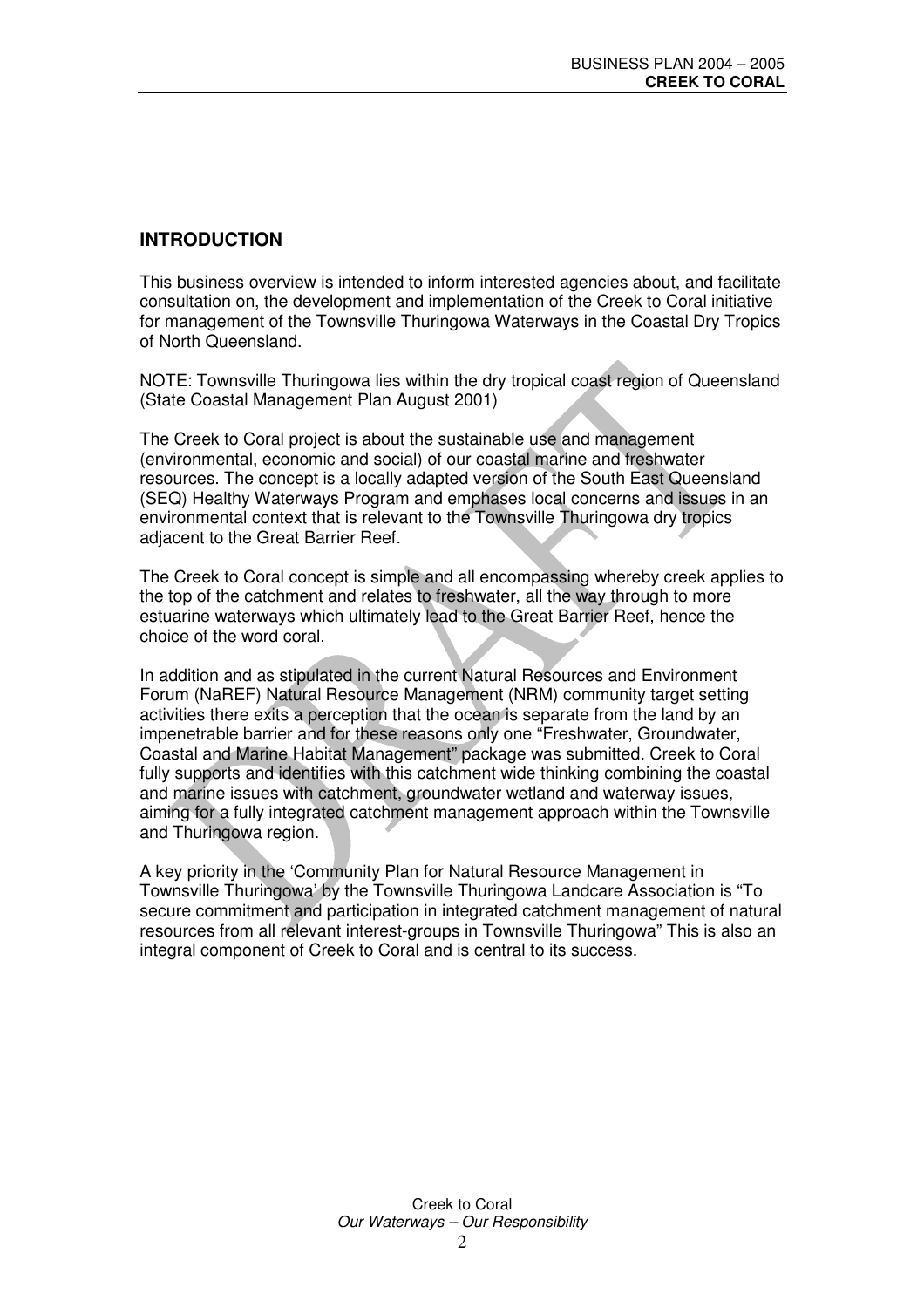### **OBJECTIVES**

- $\triangleright$  Utilise the skills, expertise and resources within the Townsville Thuringowa coastal catchments for its management and to encourage local ownership, assistance and support.
- $\triangleright$  Protect and enhance (rehabilitate) where necessary natural values, biodiversity and ecosystem services of the coastal catchments, floodplains and wetlands.
- $\triangleright$  Ensure sustainable management of storm water and effluent, promoting best practice techniques to manage catchments and waterways and where necessary develop innovative and nationally significant approaches.
- $\triangleright$  Focus on the benefits and opportunities of total water cycle management including conservation of the regional water resource from rainfall to outfall.
- $\triangleright$  As stipulated by the Commonwealths 2008 requirements reduce N and P discharge to a 5:1 ratio or equivalent, through a load based wastewater licence.
- $\triangleright$  Prepare coastal catchment and waterway health indicators for the production of a report card, based on scientific research into water quality and ecosystem health in order to understand process and impacts, and potentially linking with CRC's Catchment to Reef program.
- $\triangleright$  View the coastal marine environment as a biophysical indicator of our effectiveness in managing terrestrial waterways and wetlands.
- $\triangleright$  Inform, educate, involve and engender community based stewardship, awareness and ownership of catchment issues by Catchment tours, NQ Wetlands Festival, Ecofiesta, School programs (Reef Guardian Schools, Sustainable Schools), Reef Beat etc.
- $\triangleright$  Compliment and respect the Reef Water Quality Protection Plan (Aust. Gov) and align Creek to Coral monitoring program where possible with the Reef Water Quality Protection Plan (RWQPP) Monitoring Outline.
- $\triangleright$  Potentially utilise the Ross River Waterway Management System (NQ Water, Townsville City Council, City of Thuringowa) as a management model and expand it to include other river systems and both Cleveland and Halifax bays.
- $\triangleright$  Reflect the NRM targets set in the Townsville Thuringowa Region within the "Freshwater, Groundwater, Coastal and Marine Habitat Management" package as part of the development of and implementation of the accredited Burdekin Dry Tropics Region Plan.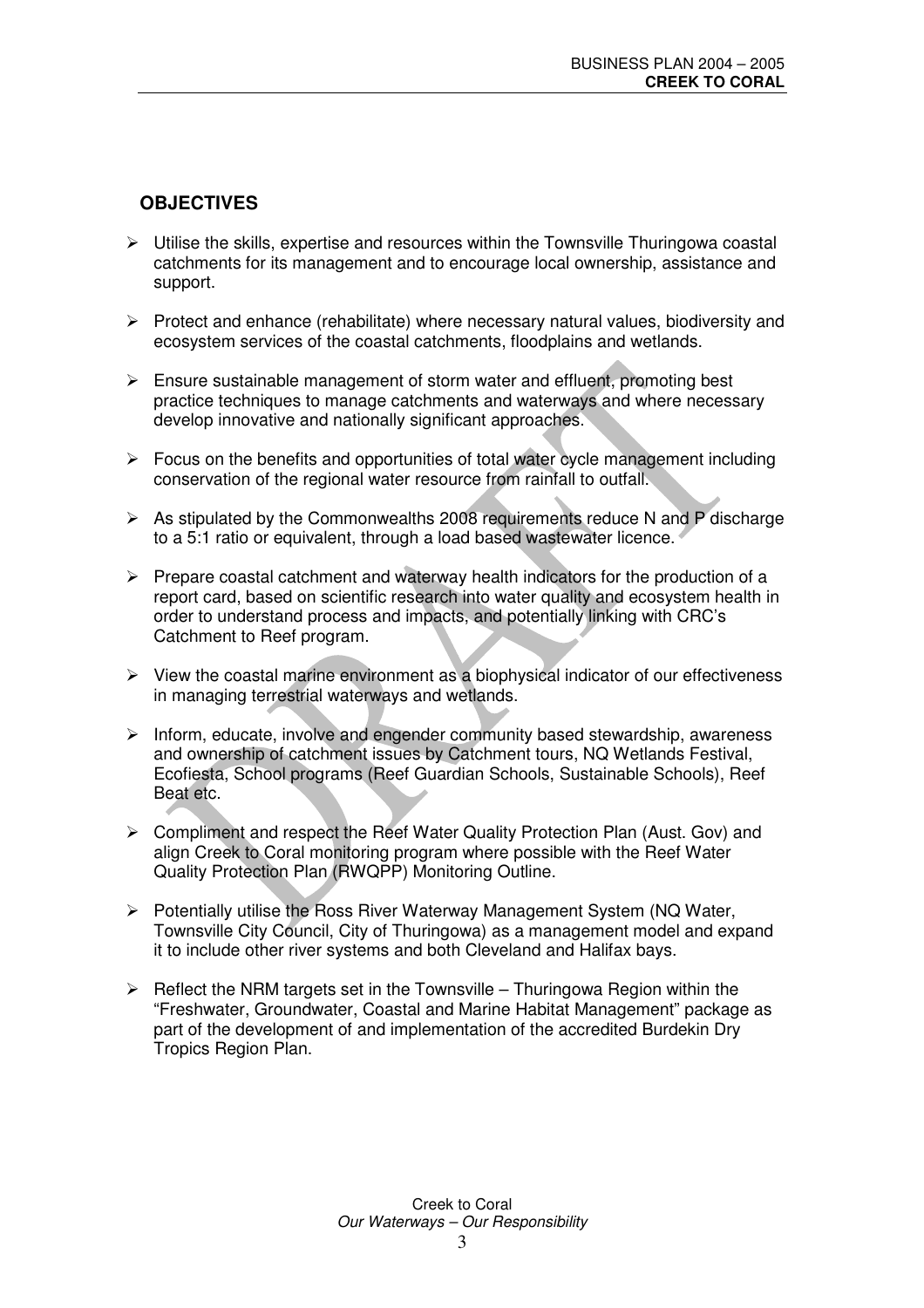

## Current diagrammatic depiction of Creel to Coral framework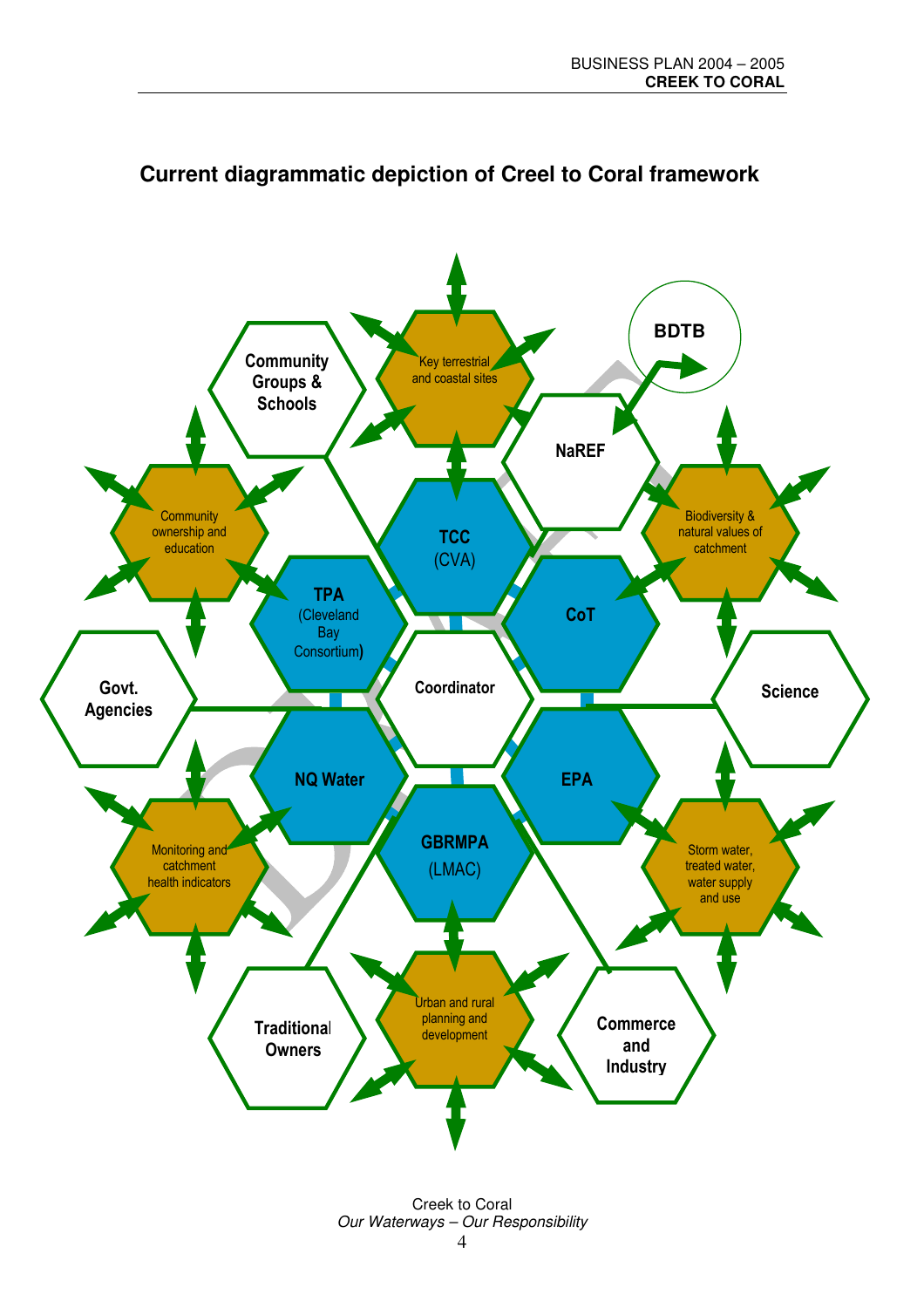## **Partners & Partnership Principles**

The objectives outlined above can only occur with support from those industries, governments, community groups, scientists, organizations and people that impact on and/or manage the Townsville and Thuringowa catchments. Only with integrated support and commitment from partners can this be achieved. A diagrammatic depiction of this integrated framework is presented here:

#### **Adaptive Management Concept**

Creek to Coral works within an adaptive management framework, recognising that information is constantly updated and will evolve with the projects development and increasing longevity. An adaptive management framework thus provides the flexibility to change existing structure and practices as knowledge increases, legislation changes and partnerships develop further potentially to extend beyond the Townsville and Thuringowa local government boundaries.

#### **Structure**

Creek to Coral is currently managed by a Board of Directors made up of the Mayors of both Townsville and Thuringowa, the Executive Director of the EPA and a GBRMPA representative. The Board is supported by a Project Control Group (PCG) consisting of representatives from TCC, CoT, EPA & GBRMPA. In addition an Environmental Management Reference Group (EMRG), a Traditional Owner group and four working groups facilitated by the Creek to Coral Coordinator make up the communication network of Creek to Coral. The chairs of the working groups consist of members of the EMRG.

The working groups are:

- *1. Integrated Water Quality Monitoring and Research*
- *2. Community Education and Involvement*
- *3. On ground action and infrastructure*
- *4. Environmental Protection and Emergency Response*

## **Use of the Creek to Coral logo**

Stakeholders can use the Creek to Coral logo beside their own to demonstrate to the community and other Creek to Coral partners that they:

- $\triangleright$  Contribute to, or collaborate with Creek to Coral either financially or inkind
- $\triangleright$  And/or that their projects support the principals and objectives of Creek to Coral, reflecting the working group priorities.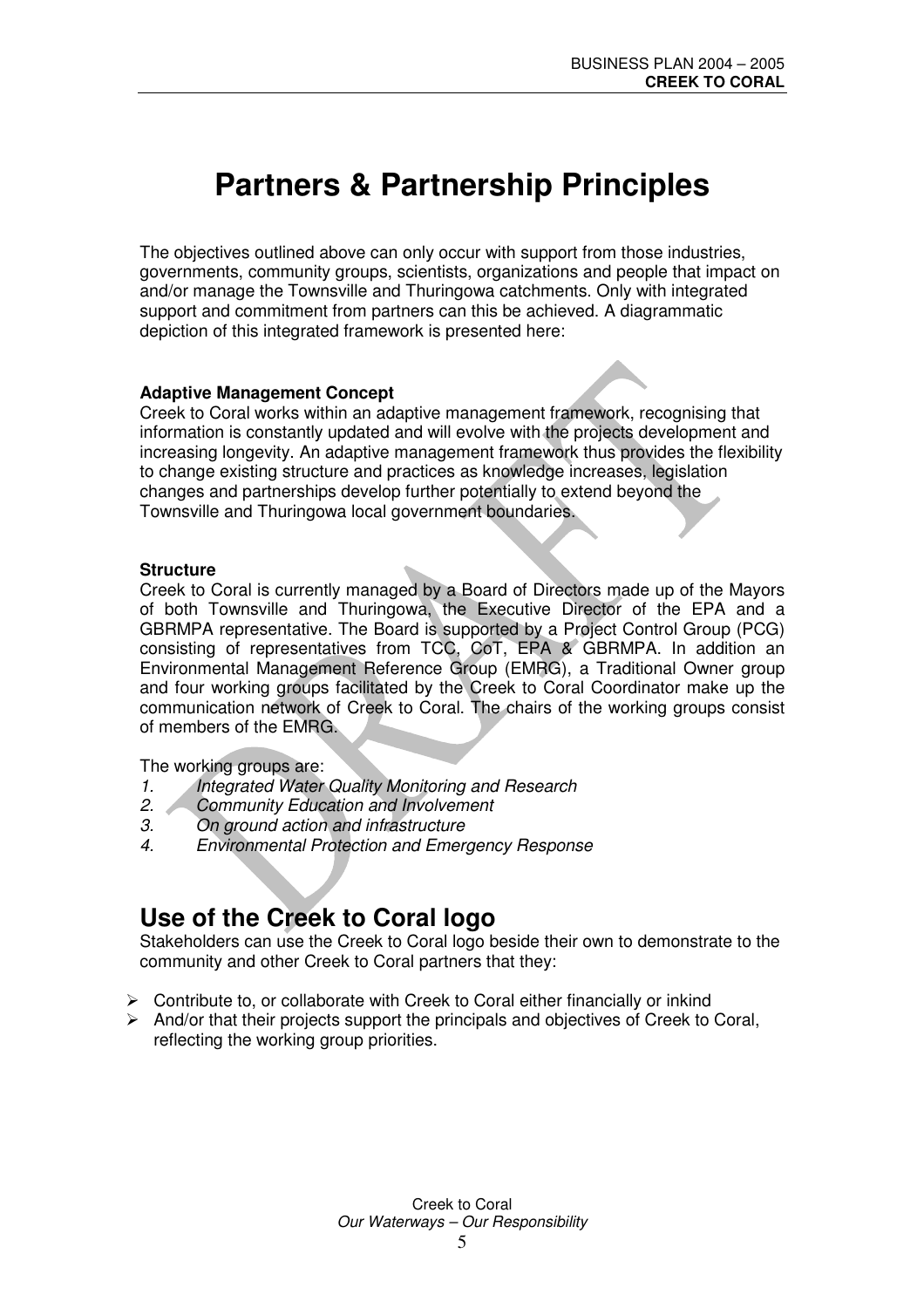### **Current Communications network**



6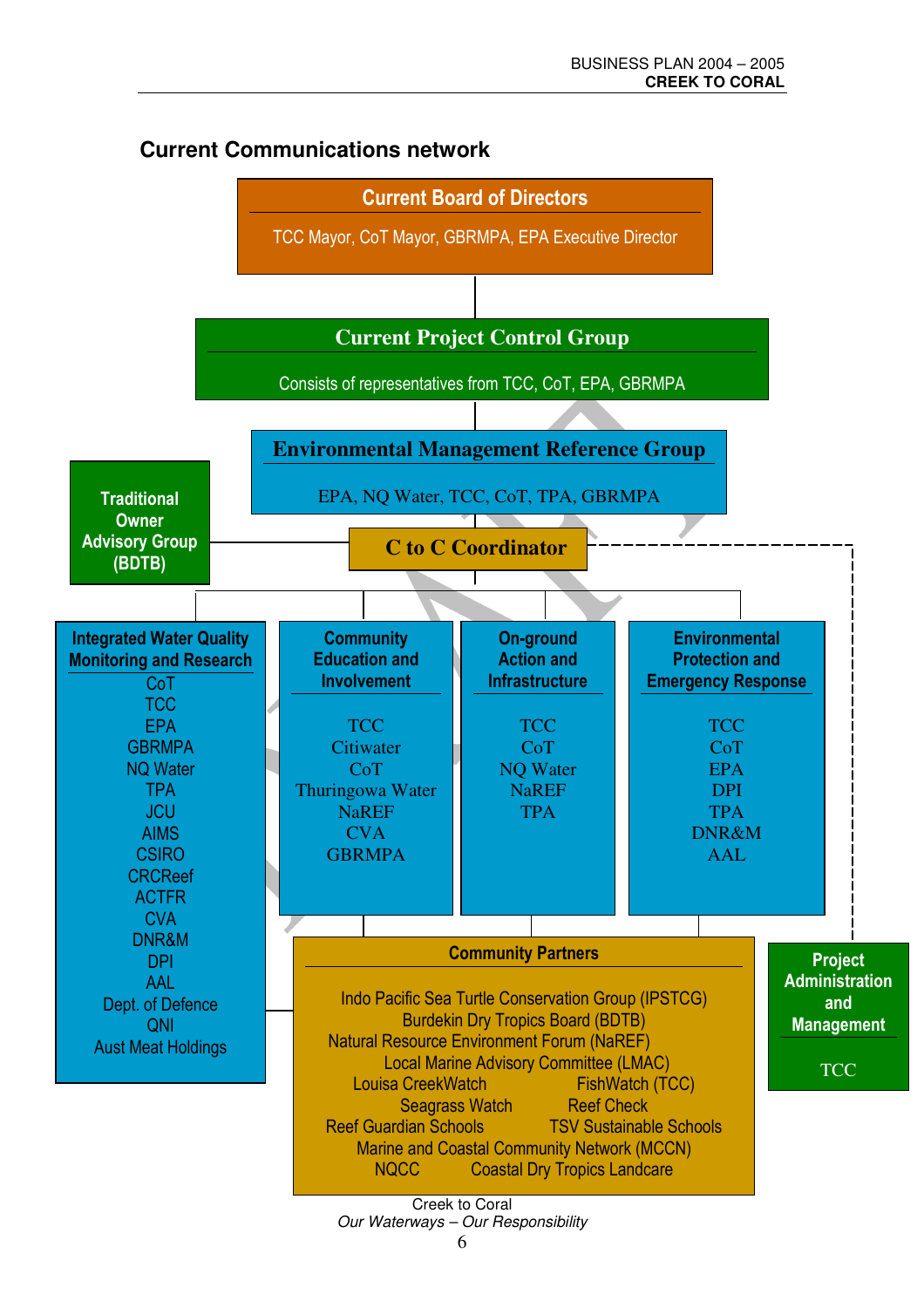## **Working Groups**

A goal set for each working group is to develop a draft Integrated Management Plan including a clear understanding of all project objectives, implementation strategies and reporting strategies. Relevant and current projects by each partner will be attached as appendices and supporting documentation. Creek to Corals focus is on integration, not reinventing the wheel.

The proposed structure for the individual working groups will be similar to that of a committee with a chair consisting of a EMRG member, minutes secretary and vice chair elected each financial year. Working groups can hold workshops and forums on particular issues in place of or in addition to meetings. There will be flexibility within each group in relation to the frequency of meetings with an email network set up within and between relevant groups. Meetings will be expected to take place within normal working hours.

### *Community Education and Involvement*

*Objectives and activities which already occur, such as those listed below, could be supported and developed further:*

- $\triangleright$  Public and School Catchment tours that highlight healthy waterways and catchment initiatives and increase awareness in total water management principles – water supply, health, conservation; stormwater, and wastewater treatment (sewage) and water recycling across our catchments.
- $\triangleright$  Special water management events coordination and community involvement (e.g. National Water Week, World Wetlands Day, Seaweek; Sunfish Pest Fish Competition - Tilapia); World Environment Day and Young Leaders (environmental) Congress.
- $\triangleright$  Production of community based information web sites (e.g. www.soetownsville.org/louisacreekwatch/) and community based newsletters
- $\triangleright$  Actively support community stewardship of Total Water Cycle Management through onground programs such as Louisa Creekwatch, RIVER, Revive our Wetlands and SeagrassWatch.
- $\triangleright$  Formation of a quarterly Creek to Coral event, focusing on plastics pollution in the marine environment, highlighting storm water management initiatives and gross pollutant traps (GPT's) and utilising boats for the extraction of rubbish from waterways, compiling litter audit based on volunteer community capacity.
- $\triangleright$  Complimentary curriculum based NRM education programs such as the "What a Load of Rubbish Game (WALOR)," Reef Guardian Schools program (GBRMPA) and class catchment excursions (e.g. National Water Week Heatley Special Education Unit Macro invertebrate analysis of Louisa Creek and Wastewater and stormwater treatment)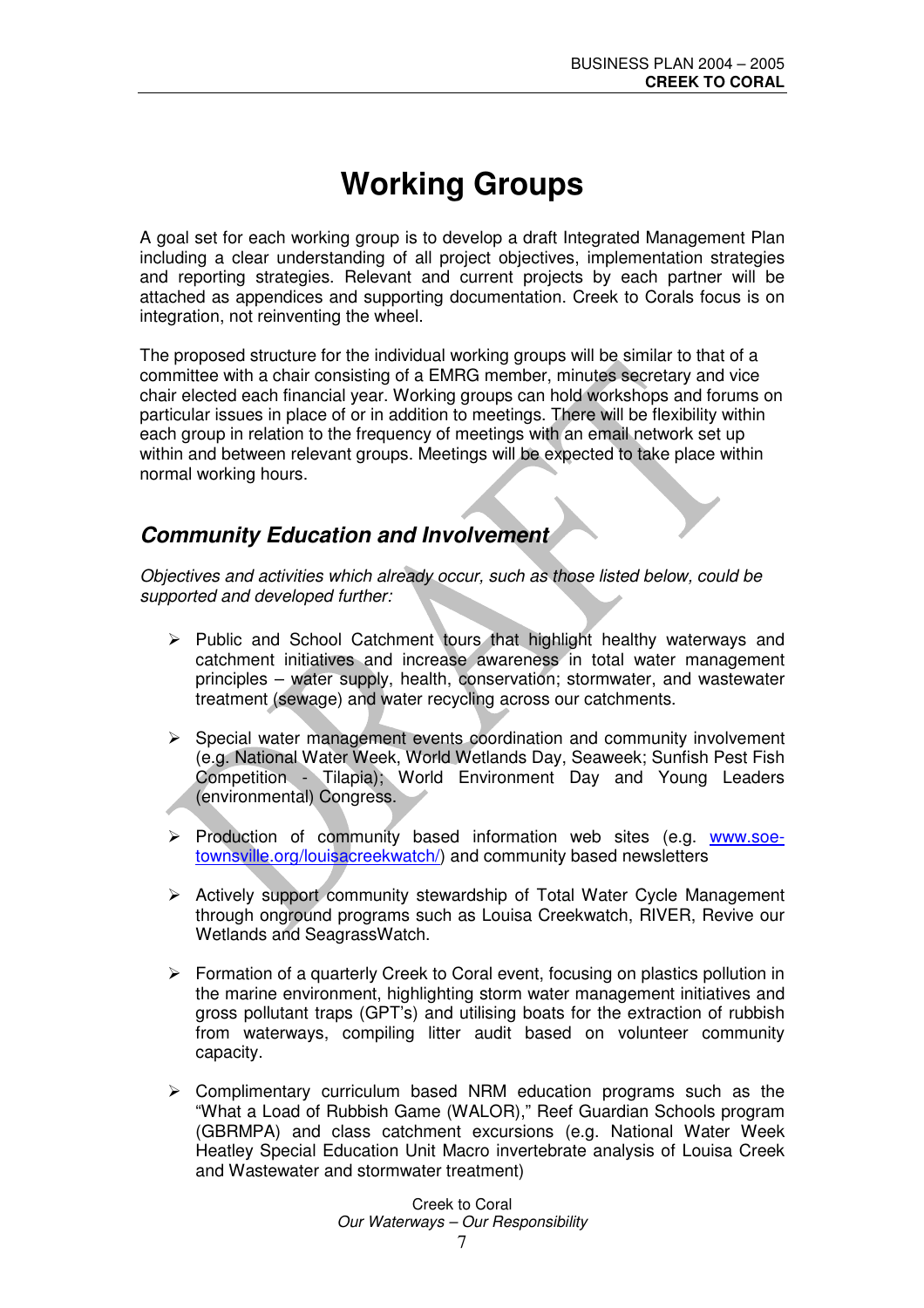### *On-ground Action and Infrastructure*

*The focus of this working group is on issues such as:*

- $\triangleright$  Determine the extent of riparian vegetation that needs rehabilitating, mapping wetlands and riverways and identify their conservation status (i.e. fish habitat, seagrass meadows, rare or endangered species)
- $\triangleright$  Identify native aquatic plants and exotic weeds that are present within the Creek to Coral catchments, establishing a management regime for exotics
- $\triangleright$  Map the location of gross pollutant traps (GPTs)
- $\triangleright$  Upgrade sewage treatment plants to met 2008 Commonwealth requirements and explore, research and wherever possible implement wastewater recycling opportunities
- $\triangleright$  Manage stormwater in ways that reflect and have relevance to local climatic conditions and utilising strategies such as artificial wetlands to retain and extract the nutrients from water prior to release on the Great Barrier Reef (GBR)
- $\triangleright$  Improve localised understand of coastal beach and dune erosion, utilising strategies such as sand renourishment as a long-term management option.
- $\triangleright$  Examine the potential for and determine the viability of an artificial reef within Cleveland  $b$ a $\overline{\overline{w}}$ .

### *Environmental Protection and Emergency Response*

- $\triangleright$  Annual compliance programs developed with consideration given to proactive industry inspections within the Creek to Coral study area.
- $\triangleright$  Government agencies and other relevant stakeholders continue to improve communication and procedures in dealing with Emergency incidents
- $\triangleright$  Integrate procedures where possible for addressing issues such as Tricodesmium outbreaks, fish kills, oil spills (land and sea), acid sulphate soils, sediment and protected species (sea turtles)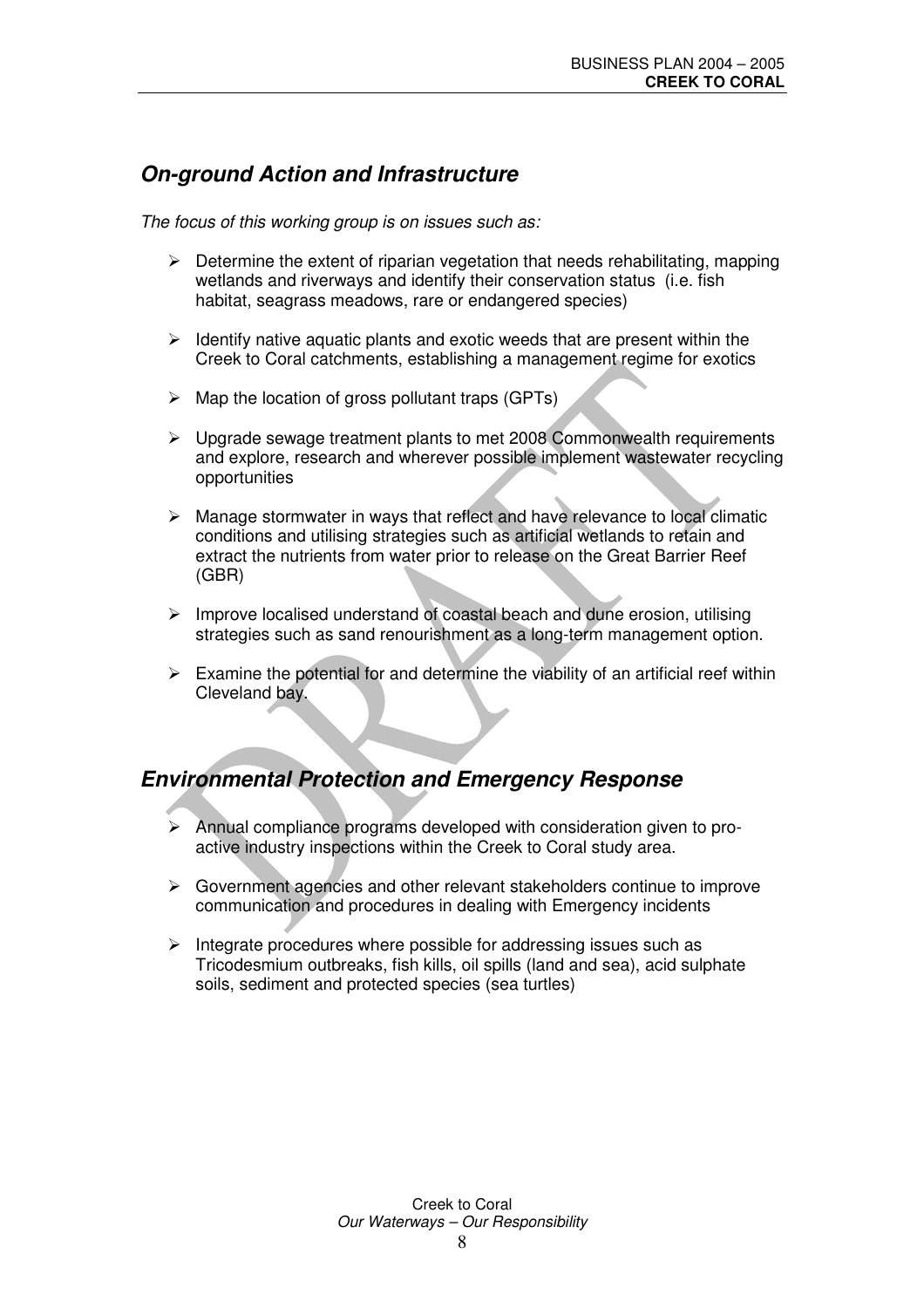### *Integrated Water Quality Monitoring and Research Working Group*

*Objectives such as those listed below can be determined fully and further developed over the next 4 years:*

- $\triangleright$  Identify wetland values within Townsville and Thuringowa
- $\triangleright$  Completion of a baseline water quality monitoring Report based on current monitoring of groundwater, stormwater, wetlands, estuarine and marine habitats
- $\triangleright$  Establishment of sites for monitoring
- $\triangleright$  Integrate existing monitoring programs for inclusion into report card
- $\triangleright$  Establishment of appropriate indicators for monitoring fresh and marine waters
- $\triangleright$  Creation of report card to compare rivers and bays between years thus establishing trends to further assist catchment management decisions
- Utilise community group data for monitoring (Seagrass Watch, Indo-Pacific Sea Turtle Conservation Group (IPSTCG), Waterwatch, RIVER, Louisa Creek Watch)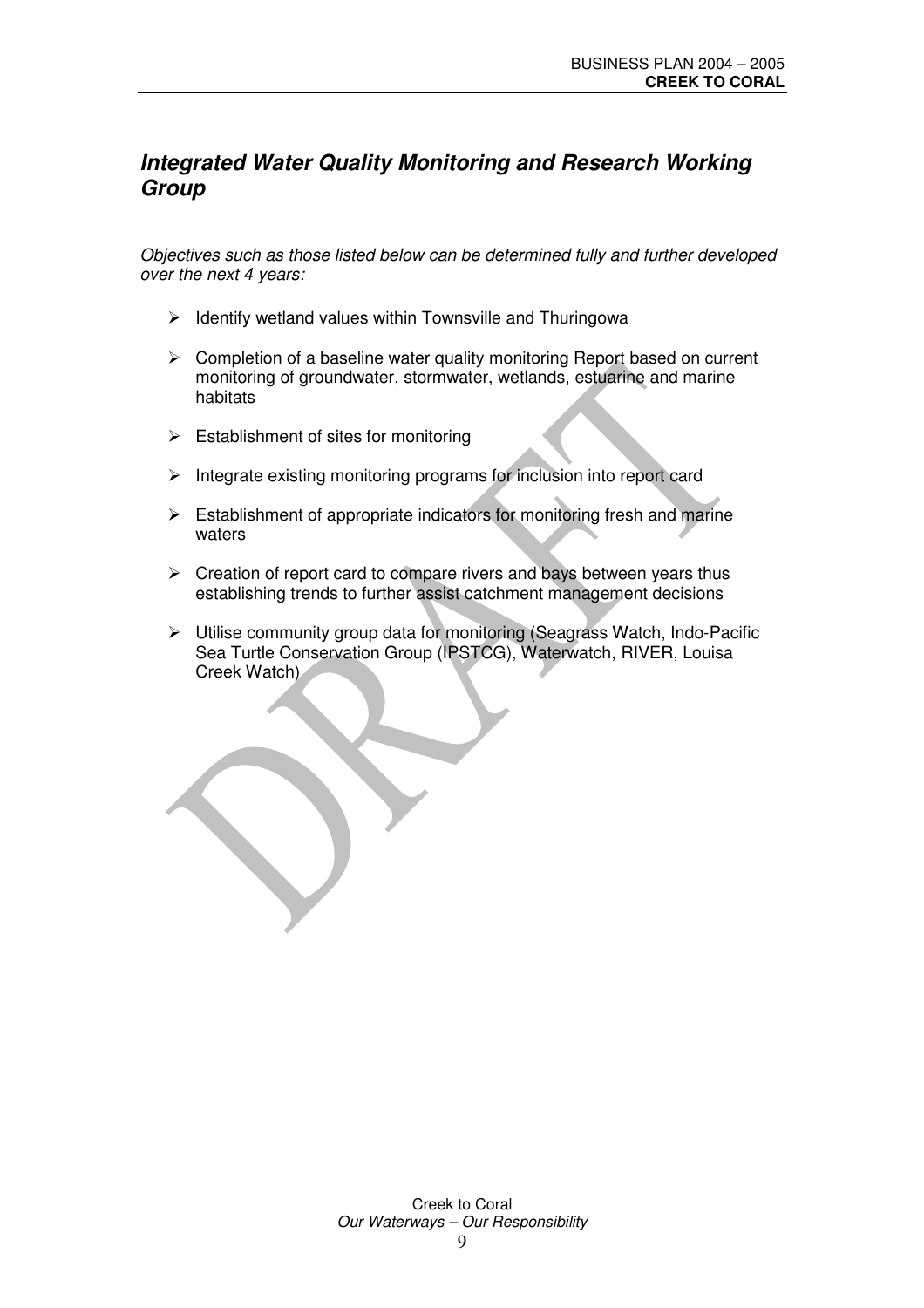## **BOARD OF DIRECTORS**

This statement outlines the main Creek to Coral Corporate Governance practices which are dealt with under the following headings: Board of Directors and The Role of the Board, the Composition of the Board, Privacy, Confidentiality and Accountability.

#### *Composition of the Board*

The Board currently consists of the Mayor of Townsville City Council (TCC), the Mayor of the City of Thuringowa (CoT), the Executive Director of the Environmental Protection Agency (EPA) and a representative of the Great Barrier Reef Marine Park Authority (GBRMPA).

Directors'appointments are based on their ability to contribute proper skills required to assist the Creek to Coral in its operations and future development. The adequacy of the Board and the appointment of new Directors will be reviewed periodically by the existing Board.

The Board will meet twice yearly whereas it is proposed the Project Control Group and Environmental Management Reference Group meet independently every second month at the Maritime Museum in Palmer St. South Townsville.

### **Role of the Board**

The Board is responsible for the overall Corporate Governance of the Creek to Coral initiative including its strategic direction, establishing goals for management and monitoring the achievement of these goals. To assist in the execution of its responsibilities, the Board has established a Project Control Group with supporting Working Groups and in addition have employed a project coordinator.

Additional functions of the Board are to:

- $\triangleright$  Guide and monitor the business and affairs of Creek to Coral on behalf of the stakeholders by whom they represent and to whom they are accountable.
- $\triangleright$  Approve goals, strategy and plans for the future direction of Creek to Coral
- $\triangleright$  Discuss and approve management recommendations suggested by the Project Control Group
- $\triangleright$  Monitor budget expenditure, and identify future funding opportunities
- $\triangleright$  The Board reviews and approves the annual update of the Business Plan
- $\triangleright$  The Board of Directors aims to ensure that the members of the Project Control Group are informed of all major developments affecting the Creek to Coral state of affairs.
- Board information is communicated to the Project Control Group via the project coordinator
- A proposed Creek to Coral newsletter, "Our Waterways, Our Responsibility", issued twice per year, discusses all issues of interest to members of the public and is subject to approval by the Board and will serve as the Creek to Coral annual report.

## **Traditional Owner Advisory Group**

Creek to Coral *Our Waterways – Our Responsibility*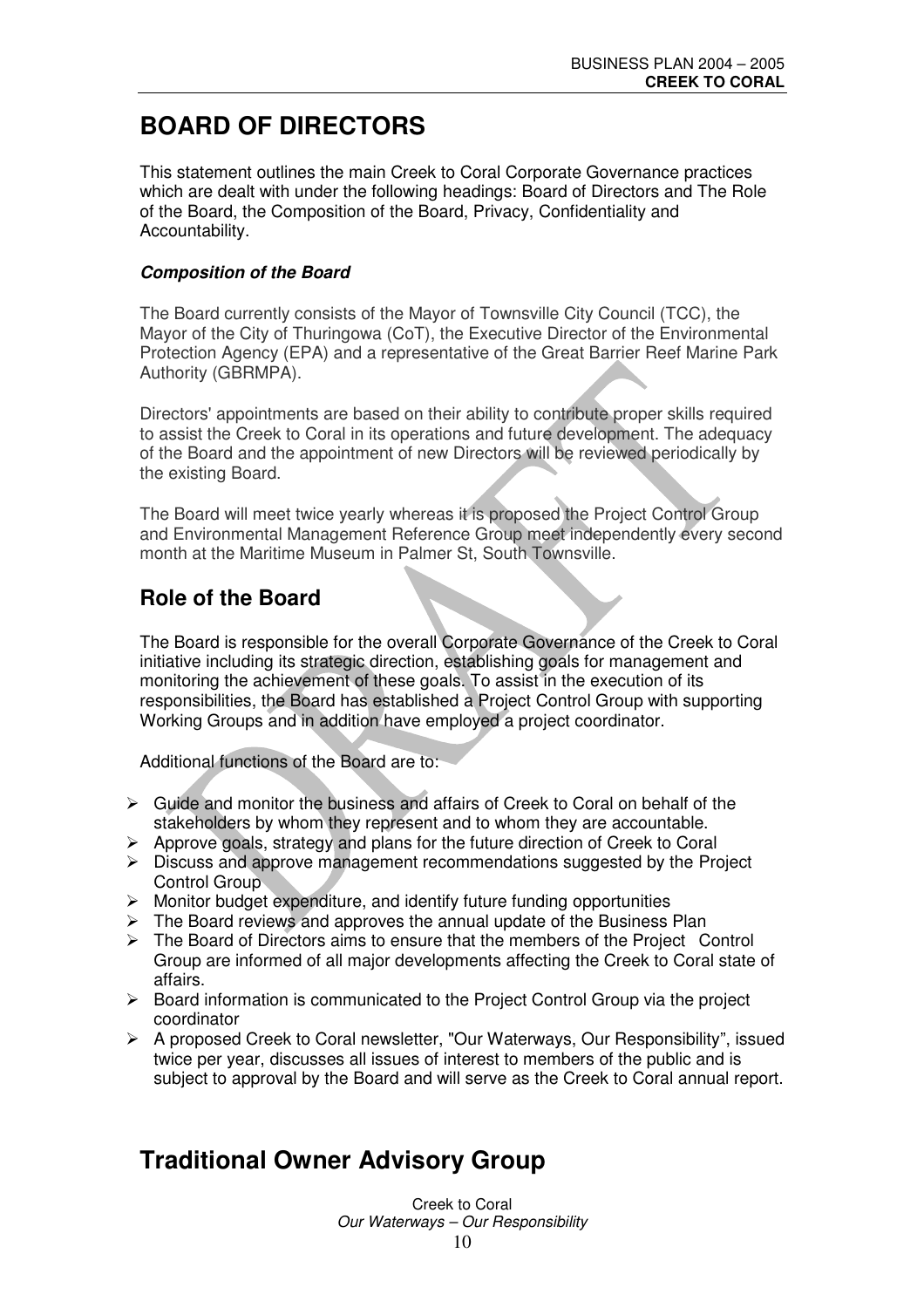The Traditional Owner Advisory Group provides advice on issues associated with implementation as well as providing a point of contact for indigenous people to raise issues, provide feedback and disseminate relevant information through their networks.

## **Time Frame**

Creek to Coral is a 4 year project that was launched  $12<sup>th</sup>$  December 2003 by the Minister for the Environment Dean Wells. A coordinator will be appointed at the beginning of the 2004/5 financial year after which working group workshops and meetings will begin. These will create a more detailed time line for priority objectives and goals set by each working group.

## **Project Administration and Management**

Townsville City Council is responsible for financial and legal accountability of the project administration and management of Creek to Coral and will auspice the appointment of the Creek to Coral coordinator.

## **Privacy, Confidentiality and Accountability**

The Creek to Coral project respects the privacy of individuals and the confidentiality of the commercial information owned by its interest agencies. Creek to Coral equally adheres to the principles of open and accountable administration of its own affairs.

## **Role of the Creek to Coral coordinator**

Central to the success of Creek to Coral is the employment of a coordinator to facilitate the programs process and develop effective process for inter-agency interaction. The project Coordinators role and objectives include:

- $\triangleright$  Facilitate the inclusion of all interest agencies and groups and uptake all relevant concerns and current initiatives into the regional Creek to Coral plan.
- $\triangleright$  Coordinate communication and information exchange between the Project control group, the Board and the four Working groups and community partners. This will be encouraged through a series of ongoing workshops and meetings.

## **The role of Community Groups and their involvement in Creek to Coral**

 $\triangleright$  Community group involvement in Creek to Coral will be encouraged and supported with active participation in all working groups

## **Existing and potential funding**

Creek to Coral *Our Waterways – Our Responsibility* 11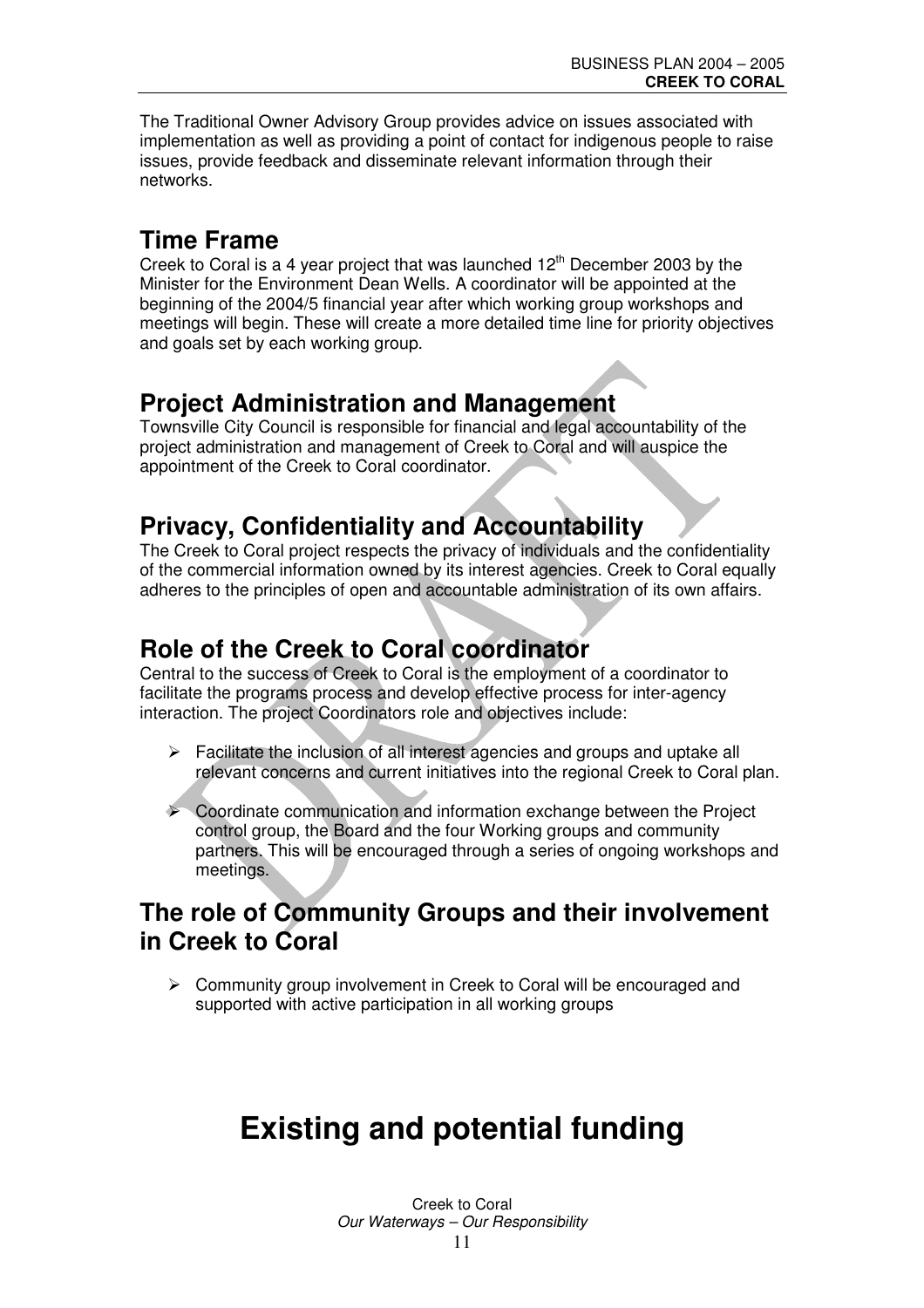## (Contributions and Grant Applications)

No single organization can provide the resources and funding to improve and sustainably manage the entire catchment, which is ultimately the goal of Creek to Coral

## **Existing**

- $\triangleright$  Townsville City Council and City of Thuringowa are already committed to contributing financially to Creek to Coral relative to the population within the local government areas
- The Environmental Protection Agency (EPA), NQ Water and the Townsville Port Authority (TPA) have also committed to contributing to Creek to Coral financially
- > NHT2 Integrated Community Education and Involvement in Total Water Cycle Management (Creek to Coral Project 2) \$45,000

## **Potential**

- $\triangleright$  Commerce and Industry Contributions
- $\triangleright$  Commonwealth & State Government funds possible % of funds allocated to monitoring and community education channelled to Creek to Coral
- $\triangleright$  Department of Environment and Heritage Coastal Catchments Initiative is a potential funding source
- $\triangleright$  RWQPP Identification of issues and priorities for immediate and future investment opportunities with Reef Water Quality Protection Planning
- $\triangleright$  Envirofund applications
- $\triangleright$  Cooperative Research Centre (CRC) bids and Australian Research Grants (ARC) grants

## **Legislation of relevance to Creek to Coral**

### **Local Government Act 1993**

The Local Government Act provides a legal framework and guidelines for the operation of local government in Queensland as autonomous bodies independent of State and Commonwealth agencies. The Act enables local government, amongst other things, to make local laws

> Creek to Coral Our Waterways - Our Responsibility 12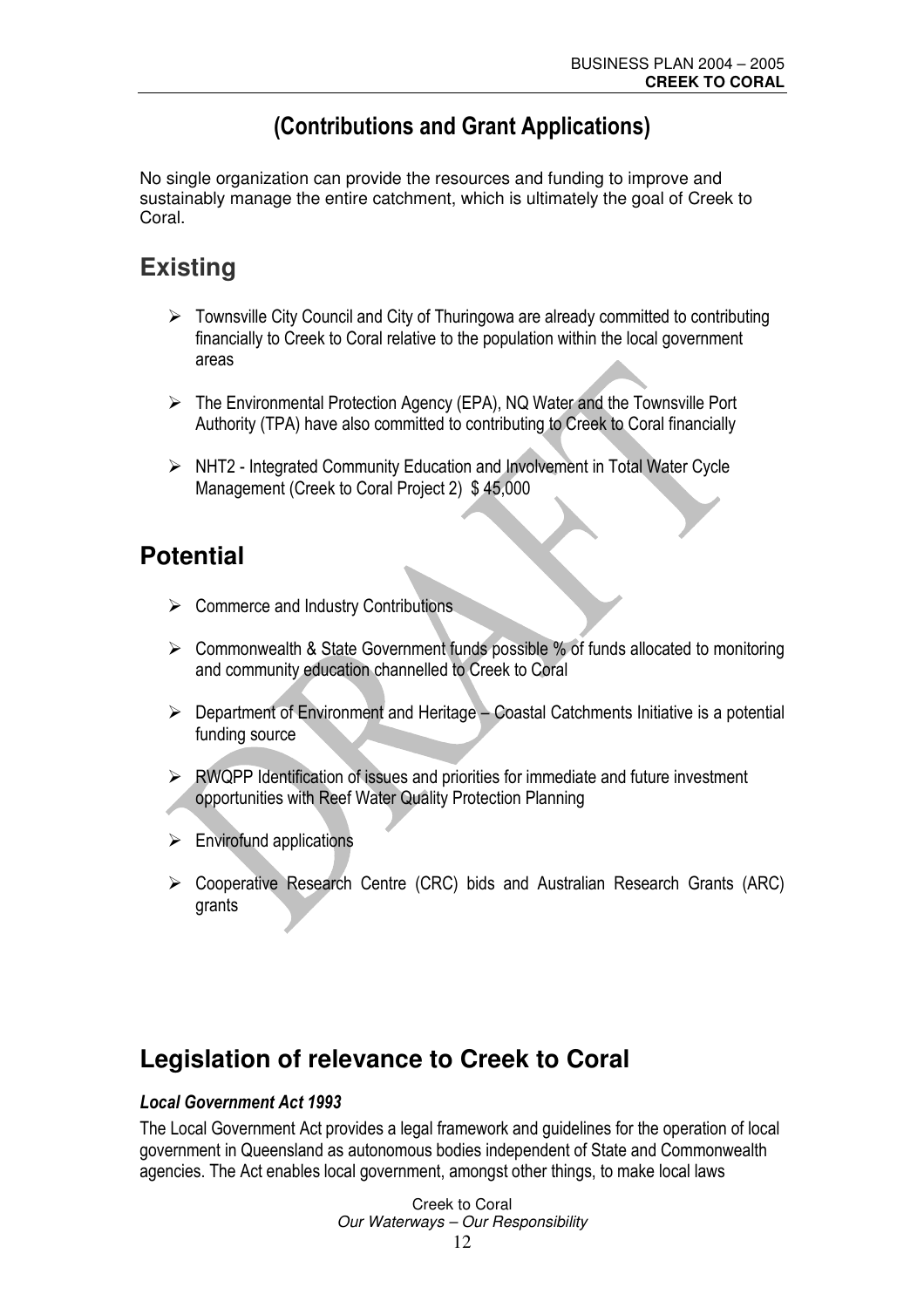(formerly referred to as By Laws).

### **Environmental Protection Act 1994**

The act asserts that all persons have a general environmental duty not to cause environmental harm, and to report any harm that does occur.

The Act defines environmentally relevant activities (ERAs) and provides for the issue of licences to carry out various works as well as the nature of Environmental Impact Statements that may be required for ERAs. The provisions for contaminated land are also included in this Act.

### **Environmental Protection (Water) Policy 1997**

The policy applies to all Queensland waters. The 'environmental values' of waters are to be protected and/or enhanced under the policy. Indicators of environmental values of water can be defined by 'site specific documents', 'documents published by a recognised entity', or the Australian Water Quality Guidelines for Marine and Fresh Waters (ANZECC). Water quality objectives are not defined in the policy however water quality objectives are considered to be "the set of water quality guidelines for indicators that will protect all environmental values for the water" (s 11 (2)).

### **Fisheries Act 1994**

The Act regulates "the management, use, development and protection of fisheries resources and fish habitats, and the management of aquaculture activities" (p.11).

### **Fisheries Management (Freshwater) Plan 1999**

This plan defines the activities that can be carried out with respect to freshwater fisheries

### Water Act 2000

The Water Act 2000 replaces the Water Resources Act 1989. The Water Act has assumed most of the functions of the Water Resources Act with some of these functions now integrated with the IPA.

One of the main objectives of the act was to provide a legislative base for water resource plans. Water resource plans have been prepared for some parts of Queensland in an attempt to ensure the sustainable use of the state's water resources. These plans specify allowable water allocations in a designated area, and can include conditions relating to harvesting overland flow water.

### **Transport Operations (Marine Safety) Act 1994**

The Act is essentially about marine safety and applies to the operation of any 'ship' on Queensland waters. A ship is deemed to be "any kind of boat or other vessel used or, for a boat or other vessel being built, intended to be used, in navigation by water or for any other purpose on water" (s 10 (1)).

### **Great Barrier Reef Marine Park Act 1975- SECT 66 Requilations**

(1) The Governor-General may make regulations, not inconsistent with this Act or with a zoning plan, prescribing all matters required or permitted by this Act to be prescribed or necessary or convenient to be prescribed for carrying out or giving effect to this Act.

(2) Without limiting the generality of subsection (1), regulations may be made:

(e) requilating or prohibiting acts (whether in the Marine Park or elsewhere) that may pollute water in a manner harmful to animals and plants in the Marine Park: (f) providing for the protection and preservation of the Marine Park and property and things in the Marine Park

> Creek to Coral Our Waterways - Our Responsibility 13